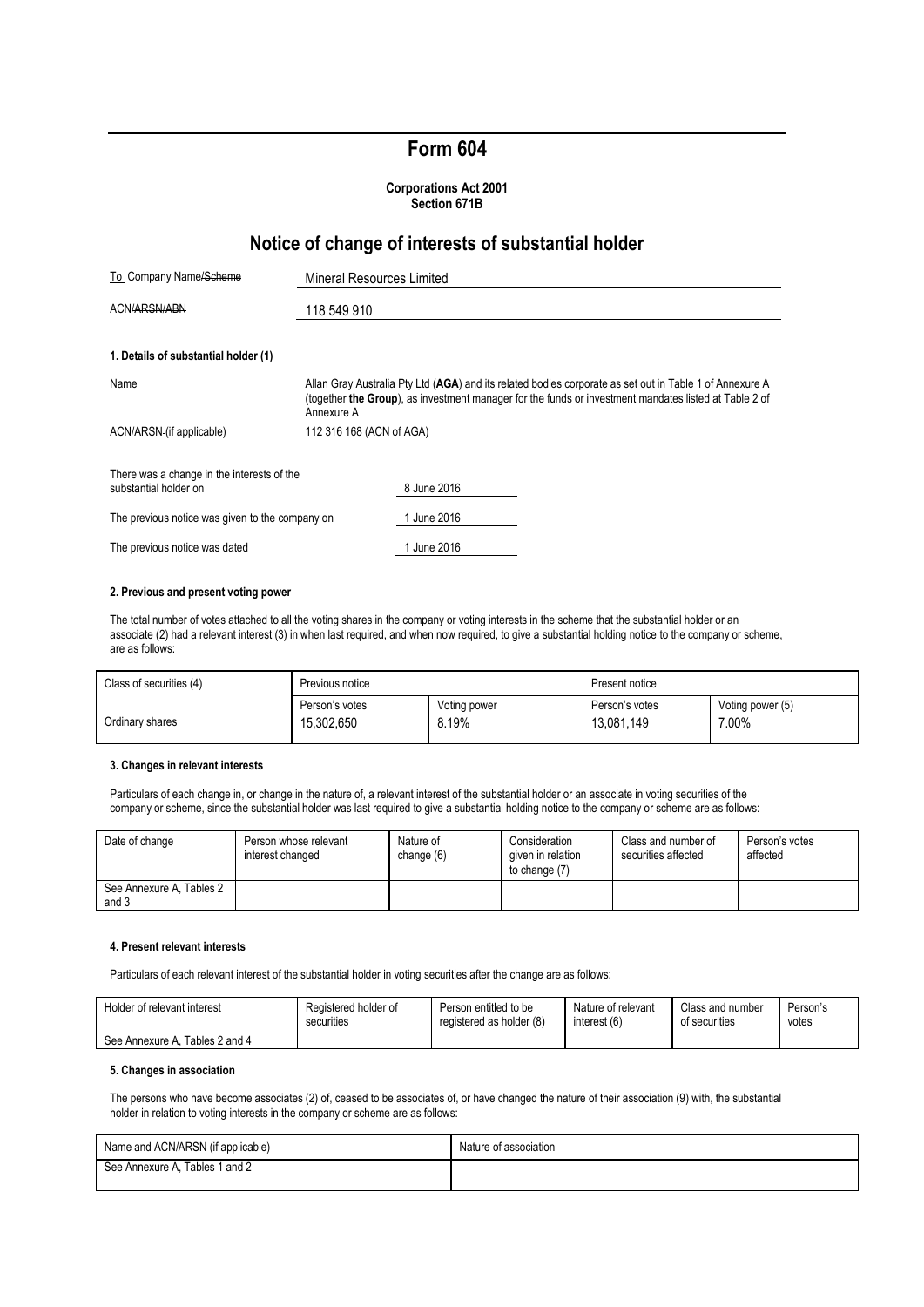#### **6. Addresses**

The addresses of persons named in this form are as follows:

| Name      | Address                                                                          |
|-----------|----------------------------------------------------------------------------------|
| The Group | C/- Allan Gray Australia, Level 2 Challis House, 4 Martin Place Sydney, NSW 2000 |

## **Signature**

| print name | Eugene Tan | capacity | <b>Company Secretary</b> |
|------------|------------|----------|--------------------------|
| sign here  | سيرمع      | date     | 10 June 2016             |

#### **DIRECTIONS**

- (1) If there are a number of substantial holders with similar or related relevant interests (eg a corporation and its related corporations, or the manager and trustee of an equity trust), the names could be included in an annexure to the form. If the relevant interests of a group of persons are essentially similar, they may be referred to throughout the form as a specifically named group if the membership of each group, with the names and addresses of members is clearly set out in paragraph 6 of the form.
- (2) See the definition of "associate" in section 9 of the Corporations Act 2001.
- (3) See the definition of "relevant interest" in sections 608 and 671B(7) of the Corporations Act 2001.
- (4) The voting shares of a company constitute one class unless divided into separate classes.
- (5) The person's votes divided by the total votes in the body corporate or scheme multiplied by 100.
- (6) Include details of:
	- (a) any relevant agreement or other circumstances because of which the change in relevant interest occurred. If subsection 671B(4) applies, a copy of any document setting out the terms of any relevant agreement, and a statement by the person giving full and accurate details of any contract, scheme or arrangement, must accompany this form, together with a written statement certifying this contract, scheme or arrangement; and
	- (b) any qualification of the power of a person to exercise, control the exercise of, or influence the exercise of, the voting powers or disposal of the securities to which the relevant interest relates (indicating clearly the particular securities to which the qualification applies).

See the definition of "relevant agreement" in section 9 of the Corporations Act 2001.

- (7) Details of the consideration must include any and all benefits, money and other, that any person from whom a relevant interest was acquired has, or may, become entitled to receive in relation to that acquisition. Details must be included even if the benefit is conditional on the happening or not of a contingency. Details must be included of any benefit paid on behalf of the substantial holder or its associate in relation to the acquisitions, even if they are not paid directly to the person from whom the relevant interest was acquired.
- (8) If the substantial holder is unable to determine the identity of the person (eg if the relevant interest arises because of an option) write "unknown".
- (9) Give details, if appropriate, of the present association and any change in that association since the last substantial holding notice.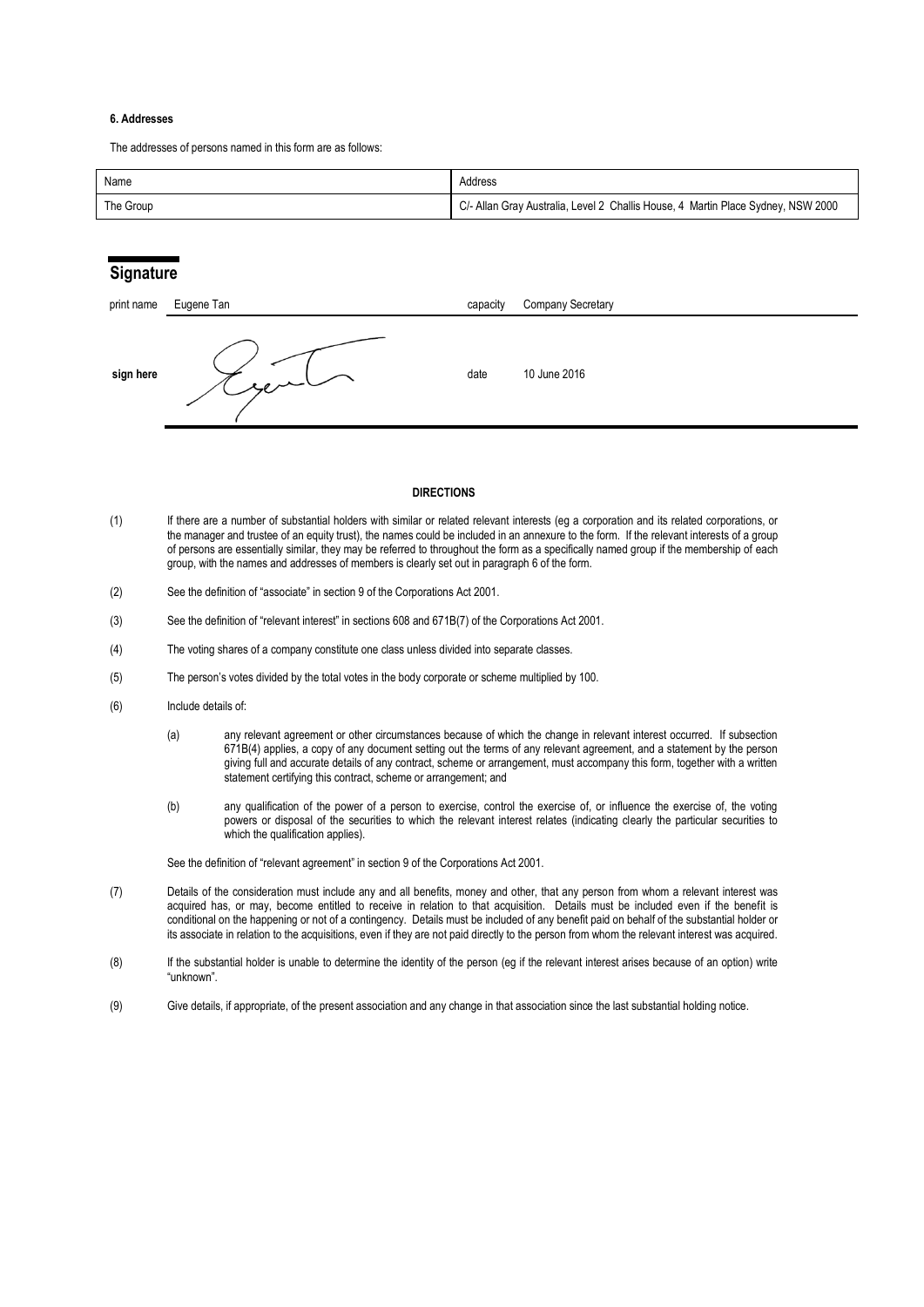#### **Mineral Resources Limited** THIS IS ANNEXURE A OF 2 PAGES REFERRED TO IN THE ABOVE FORM 604

| Print name | Eugene Tan     | Company Secretary |
|------------|----------------|-------------------|
| Sign here  | $\sim$ replace | Date 10 June 2016 |

## **Table 1 – Related bodies corporate**

The following entities are associates of Allan Gray Australia Pty Ltd (AGA) and each other by virtue of being related bodies corporate.<br>Orbis Allan Gray Limited orbis Mansfield Street Properties Ltd Orbis Allan Gray Limited Orbis Mansfield Street Properties Ltd Orbis Investment Management (BVI) Limited (OIMLBVI)<br>Orbis Investment Advisory Pty Limited Orbis Investment Management Limited (OIML) Orbis Investment Advisory Pty<br>
Orbis Asset Management Limited (OAML) Channel County Allan Gray (Holdings) Pty Ltd Orbis Asset Management Limited (OAML)<br>Orbis Administration Limited Orbis Administration Limited<br>
Orbis Investment Advisory (Hong Kong) Limited<br>
Orbis Investment Research Limited<br>
Orbis Client Services (Canada) Limited Orbis Client Services (Canada) Limited<br>Orbis Holdings (UK) Limited Orbis Investment Management (MIS) Limited<br>Triple Blue Holdings Limited Orbis Investment Management (Europe) LLP<br>Orbis Investment Management (Luxembourg) S.A Pictet Overseas Trust Corporation and Pictet Trustee Company SA

**Table 2 - Funds**

An entity within the Group acts as investment manager for some or all of the assets in the following funds.

| <b>No</b> | Fund name                                                    | <b>Manager</b> | Code        | <b>Registered holder</b>                  | Persons entitled to be registered                    |
|-----------|--------------------------------------------------------------|----------------|-------------|-------------------------------------------|------------------------------------------------------|
|           |                                                              |                |             |                                           | holder                                               |
| 1.        | Allan Gray Australia Equity Fund                             | AGA            | <b>SMEF</b> | Citibank N.A., Sydney Branch as SMEF's    | Equity Trustees Limited as SMEF's                    |
|           |                                                              |                |             | custodian                                 | responsible entity                                   |
| 2.        | Allan Gray Australia Opportunity                             | <b>AGA</b>     | <b>SMSF</b> | Citibank N.A., Sydney Branch as SMSF's    | Equity Trustees Limited as SMSF's                    |
|           | Fund                                                         |                |             | custodian                                 | responsible entity                                   |
| 3.        | Warakirri Australian Equities<br>Pensions and Charities Fund | AGA            | <b>SMWA</b> | ANZ Nominees Ltd as SMWA's custodian      | Warakirri Asset Management Pty Ltd<br>SMWA's trustee |
| 4.        | Ibbotson Australian Shares High                              | AGA            | <b>SMIA</b> | JP Morgan Nominees Australia Ltd as       | Ibbotson Associates Australia Ltd SMIA's             |
|           | Alpha Trust                                                  |                |             | SMIA's custodian                          | trustee                                              |
| 5.        | <b>Construction and Building Unions</b>                      | AGA            | <b>SMCB</b> | NAB Custodial Services as SMCB's          | United Super Pty Ltd as SMCB's trustee               |
|           | Superannuation Fund                                          |                |             | custodian                                 |                                                      |
| 6.        | <b>HESTA Superannuation Fund</b>                             | <b>AGA</b>     | <b>SMHT</b> | JP Morgan Nominees Australia Ltd as       | H.E.S.T. Australia Ltd as SMHT's trustee             |
|           |                                                              |                |             | SMHT's custodian                          |                                                      |
| 7.        | <b>Hostplus Pooled Superannuation</b>                        | <b>AGA</b>     | <b>SMHP</b> | Citibank N.A., Sydney Branch as SMHP's    | Host Plus Pty Itd as SMHP's trustee                  |
|           | Trust                                                        |                |             | custodian                                 |                                                      |
| 8.        | Russell Australian Opportunities Fund                        | <b>AGA</b>     | <b>SMRI</b> | State Street Australia Ltd as SMRI's      | Russell Investment Management Ltd as                 |
|           |                                                              |                |             | custodian                                 | SMRI's responsible entity                            |
| 9.        | MyLifeMyMoney Superannuation                                 | <b>AGA</b>     | <b>SMCS</b> | NAB Custodial Services as custodian for   | CSF Pty Ltd as SMCS's trustee                        |
|           | Fund                                                         |                |             | <b>SMCS</b>                               |                                                      |
| 10.       | Maritime Super                                               | <b>AGA</b>     | <b>SMMS</b> | NAB Custodial Services as custodian for   | Maritime Super Pty Ltd as SMMS's                     |
|           |                                                              |                |             | <b>SMMS</b>                               | trustee                                              |
| 11.       | Non-Government Schools                                       | <b>AGA</b>     | <b>SMNG</b> | State Street Australia Ltd as SMNG's      | Non-Government Schools                               |
|           | Superannuation Fund                                          |                |             | custodian                                 | Superannuation Fund Pty Ltd as SMNG's                |
|           |                                                              |                |             |                                           | trustee                                              |
| 12.       | <b>REST Superannuation Fund</b>                              | <b>AGA</b>     | <b>SMRT</b> | State Street Australia Ltd as SMRT's      | Retail Employees Superannuation Pty Ltd              |
|           |                                                              |                |             | custodian                                 | as SMRT's trustee                                    |
| 13.       | Government Employees                                         | <b>AGA</b>     | <b>SMGB</b> | Northern Trust Corporation as SMGB's      | Government Employees Superannuation                  |
|           | Superannuation Board                                         |                |             | custodian                                 | Board                                                |
| 14.       | Orbis Global Equity Fund (Australia                          | OIML           | <b>GAPL</b> | Citibank N.A., Hong Kong Branch, as       | Equity Trustees Limited as GAPL's                    |
|           | Registered)                                                  |                |             | GAPL's custodian                          | responsible entity                                   |
| 15.       | Orbis Emerging Markets Equity Fund                           | OIML           | <b>EMAF</b> | Citibank N.A., Hong Kong Branch, as       | Equity Trustees Limited as EMAF's                    |
|           | (Australia Registered)                                       |                |             | EMAF's custodian                          | responsible entity                                   |
| 16.       | Orbis Global Equity Fund Limited                             | OIML           | <b>OGEF</b> | Citigroup Fund Services Canada, Inc (Citi | <b>OGEF</b>                                          |
|           |                                                              |                |             | Canada) as OGEF's custodian               | <b>OSAP</b>                                          |
| 17.       | Orbis Optimal SA Fund Limited                                | OIML           | <b>OSAP</b> | Citi Canada as OSAP's custodian           |                                                      |
| 18.       | Institutional Global Equity Fund                             | OIML           | <b>IGEF</b> | Citi Canada as IGEF's custodian           | <b>IGEF</b>                                          |
| 19.       | Orbis Optimal LP                                             | <b>OAML</b>    | <b>OOLP</b> | Citi Canada as OOLP's custodian           | <b>OOLP</b>                                          |